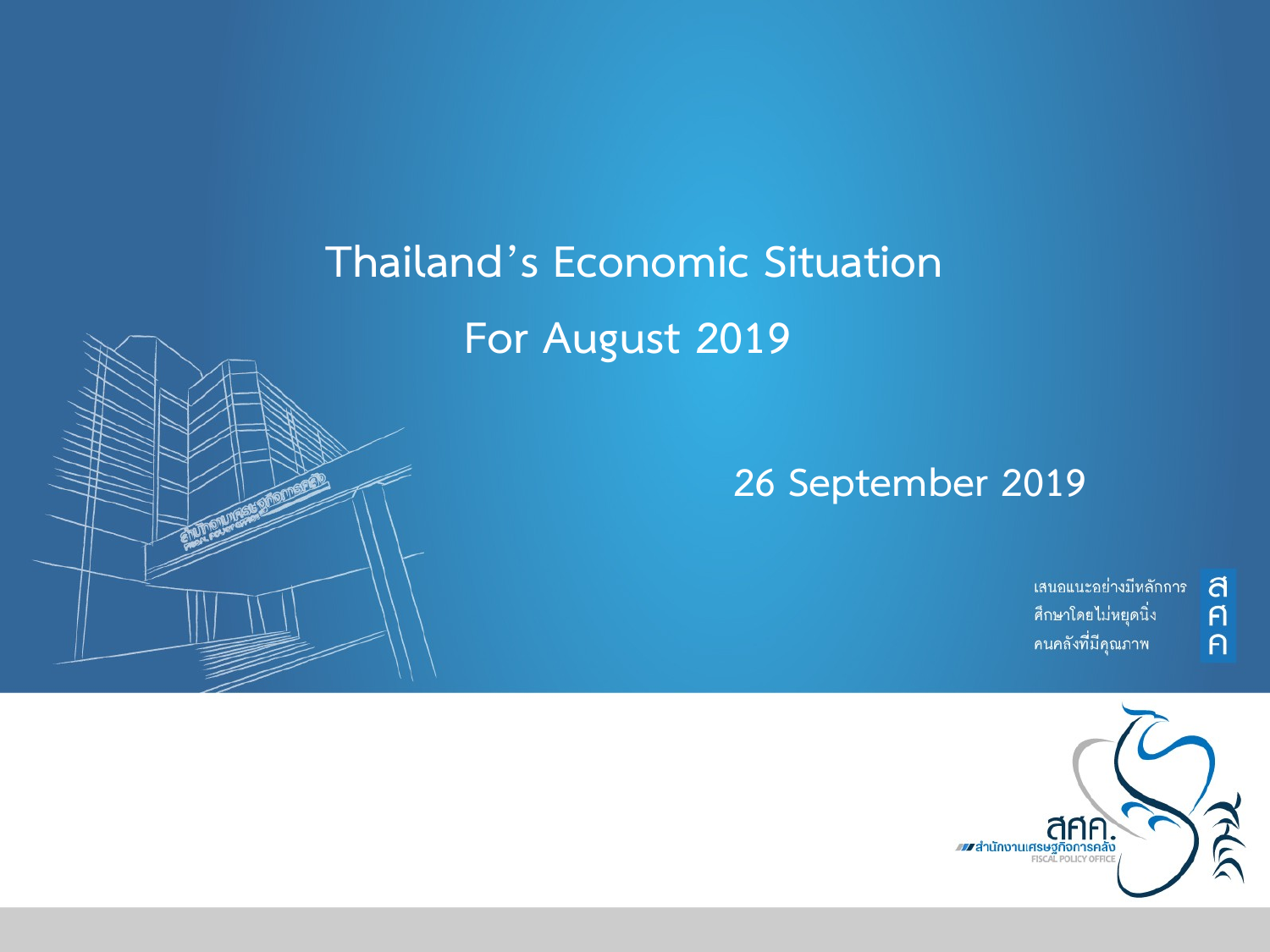้ คนคลังที่มีคุณภาพ

 $\mathsf{F}$ 

 $\bigcap$ 



| Growth rate: %YOY                      |       | 2018    |         |         |                |                | 2019    |                |                |          |            |  |
|----------------------------------------|-------|---------|---------|---------|----------------|----------------|---------|----------------|----------------|----------|------------|--|
| (Share of GDP)                         | 2017  | 2018    | Q1      | Q2      | Q <sub>3</sub> | Q <sub>4</sub> | Q1      | Q <sub>2</sub> | Jul            | Aug      | <b>YTD</b> |  |
| Real GDP (%YoY)                        | 4.0%  | 4.1%    | 5.0%    | 4.7%    | 3.2%           | 3.6%           | 2.8%    | 2.3%           | $\blacksquare$ | $\sim$   | 2.6%       |  |
| Private Consumption (48.2%)            | 3.0%  | 4.6%    | 3.8%    | 4.1%    | 5.2%           | 5.4%           | 4.9%    | 4.4%           |                | $\sim$   | 4.6%       |  |
| Real VAT (%YoY)                        | 3.7%  | 5.6%    | 4.1%    | 6.0%    | 6.6%           | 5.8%           | 1.7%    | 0.4%           | $-9.1%$        | $-5.3%$  | $-1.1%$    |  |
| %qoq SA / %mom SA                      |       |         | 2.1%    | 2.1%    | 2.3%           | $-0.7%$        | $-2.0%$ | 0.7%           | 2.8%           | $-1.1%$  |            |  |
| Imports of consumption goods (%YoY)    | 4.7%  | 8.4%    | 7.6%    | 11.6%   | 6.1%           | 8.2%           | 0.7%    | $-1.5%$        | 17.5%          | $-1.9%$  | 1.4%       |  |
| %qoq SA / %mom SA                      |       |         | 1.7%    | 4.0%    | $-1.9%$        | 4.4%           | $-5.5%$ | 1.6%           | 23.2%          | $-12.9%$ |            |  |
| Passenger car sales (%YoY)             | 23.7% | 15.4%   | 12.1%   | 23.6%   | 21.2%          | 6.8%           | 13.9%   | 3.7%           | 0.8%           | $-3.3%$  | 6.0%       |  |
| %qoq SA / %mom SA                      |       |         | $-4.9%$ | 11.1%   | 0.6%           | 7.7%           | $-5.5%$ | 1.3%           | 1.9%           | $-0.8%$  |            |  |
| Registration of new Motorcycles (%YoY) | 5.5%  | $-2.9%$ | $-1.7%$ | $-5.8%$ | $-3.7%$        | $-0.2%$        | $-0.1%$ | $-7.1%$        | 11.5%          | $-4.4%$  | $-2.1%$    |  |
| %gog SA / %mom SA                      |       |         | $-0.4%$ | 1.4%    | $-7.1%$        | $-2.1%$        | 8.2%    | $-5.7%$        | 31.6%          | $-12.5%$ |            |  |
| Consumer Confdence Index (level)       | 64.0  | 67.8    | 66.7    | 67.5    | 69.6           | 67.4           | 68.1    | 64.8           | 62.2           | 60.9     | 65.2       |  |
| Real farm income (FPO) (%YoY)          | 1.5%  | 1.0%    | $-4.7%$ | 4.7%    | 6.0%           | 0.5%           | $-1.6%$ | $-0.9%$        | 0.8%           | 2.3%     | $-0.6%$    |  |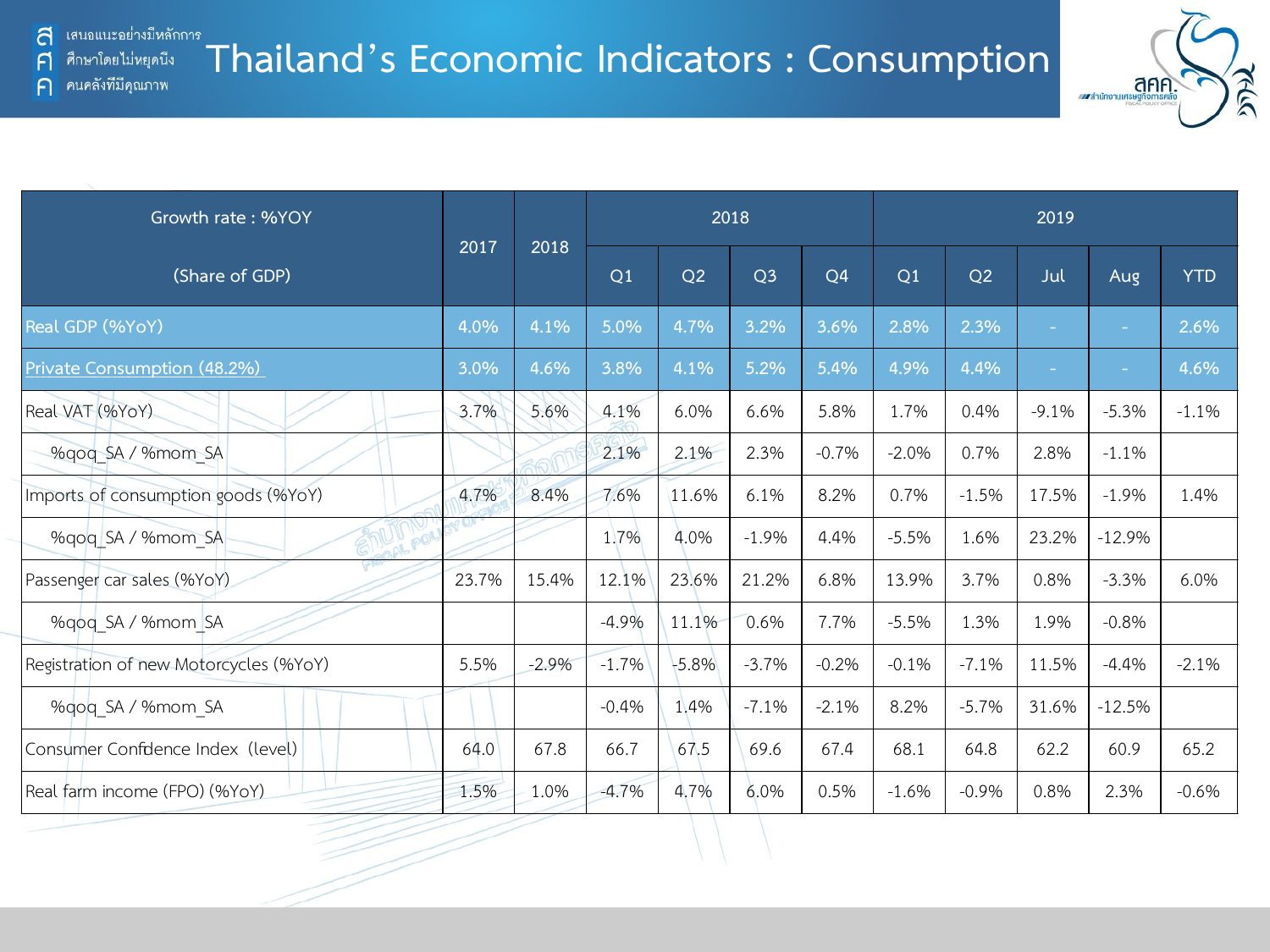้ คนคลังที่มีคุณภาพ

 $\mathsf{F}$ 

 $\bigcap$ 

## **Thailand's Economic Indicators : Investment**



| Growth rate: %YoY                             |         | 2018  |       |                |                |                | 2019    |          |                          |          |            |  |
|-----------------------------------------------|---------|-------|-------|----------------|----------------|----------------|---------|----------|--------------------------|----------|------------|--|
| (Share of GDP)                                | 2017    | 2018  | Q1    | Q <sub>2</sub> | Q <sub>3</sub> | Q <sub>4</sub> | Q1      | Q2       | Jul                      | Aug      | <b>YTD</b> |  |
| Private investment (17.7%)                    | 2.9%    | 3.9%  | 3.1%  | 3.1%           | 3.8%           | 5.5%           | 4.4%    | 2.2%     | $\overline{\phantom{a}}$ | $\sim$   | 3.3%       |  |
| Private investment in equipment (14.5%)       | 3.9%    | 3.9%  | 3.1%  | 3.3%           | 3.4%           | 5.6%           | 5.1%    | 2.5%     |                          | $\sim$   | 3.8%       |  |
| Private investment in construction (3.2%)     | $-0.9%$ | 4.1%  | 3.1%  | 2.8%           | 5.2%           | 5.1%           | 1.8%    | 0.9%     |                          |          | 1.3%       |  |
| Private Investment in Equipment Indicators    |         |       |       |                |                |                |         |          |                          |          |            |  |
| Imports of capital goods (volume) (%YoY)      | 6.3%    | 3.4%  | 9.1%  | 5.6%           | $-1.1%$        | 0.5%           | $-9.5%$ | $-6.1%$  | 9.9%                     | $-9.6%$  | $-5.9%$    |  |
| %qoq SA / %mom SA                             |         |       | 4.9%  | $-1.6%$        | $-2.8%$        | 0.0%           | $-5.5%$ | 2.3%     | 15.8%                    | $-12.1%$ |            |  |
| Commercial car sales (%YoY)                   | 7.5%    | 22.2% | 13.0% | 28.2%          | 22.8%          | 25.0%          | 9.5%    | 2.9%     | $-2.4%$                  | $-9.2%$  | 3.1%       |  |
| %gog SA / %mom SA                             |         |       | 9.9%  | 11.2%          | 1.9%           | 0.6%           | $-3.9%$ | 4.0%     | 0.5%                     | $-5.2%$  |            |  |
| Private Investment in Construction Indicators |         |       |       |                |                |                |         |          |                          |          |            |  |
| Real estate tax collection (%YoY)             | $-0.9%$ | 14.2% | 14.8% | 16.8%          | 14.9%          | 11.2%          | 4.9%    | $-15.6%$ | $-6.0%$                  | $-9.2%$  | $-6.4%$    |  |
| %gog SA / %mom SA                             |         |       | 5.8%  | 6.3%           | 3.4%           | $-5.9%$        | 2.1%    | $-18.0%$ | 6.1%                     | 1.8%     |            |  |
| Cement sales (%YoY)                           | 1.3%    | 4.9%  | 1.6%  | 4.0%           | 8.8%           | 5.6%           | $-3.0%$ | $-3.9%$  | $-4.5%$                  | $-12.9%$ | $-4.8%$    |  |
| %gog SA / %mom SA                             |         |       | 1.9%  | $-0.5%$        | 5.5%           | $-1.5%$        | $-6.3%$ | $-1.1%$  | 2.7%                     | $-8.6%$  |            |  |
| Construction Materials Index (CMI) (%YoY)     | 1.9%    | 2.6%  | 2.8%  | 3.6%           | 3.2%           | 1.0%           | 0.0%    | 0.0%     | $-2.0%$                  | $-2.3%$  | $-0.5%$    |  |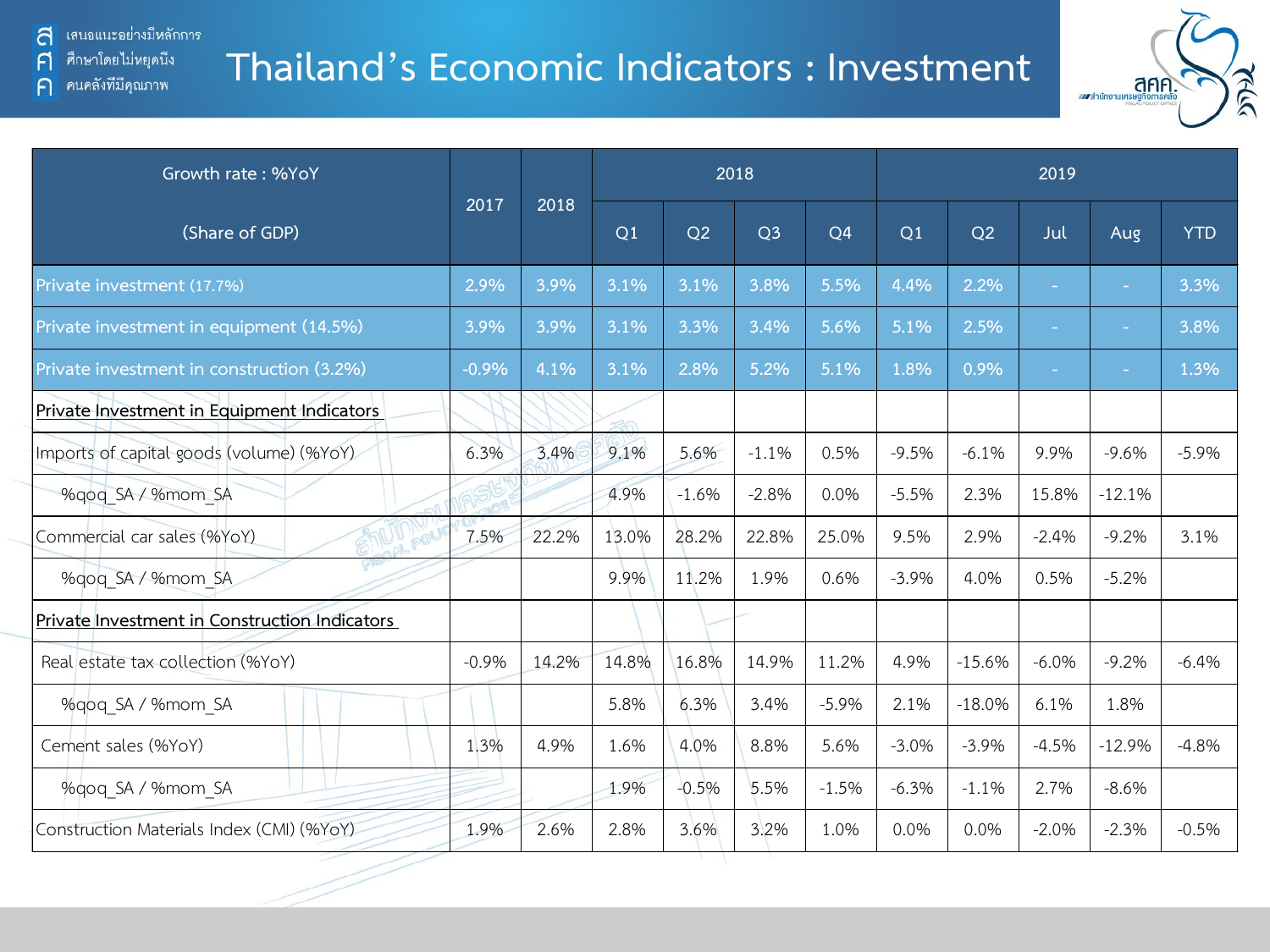้ เสนอแนะอย่างมีหลักการ ส ศึกษาโดยไม่หยุดนีง

คนคลังที่มีคุณภาพ

 $\mathsf{F}$ 

 $\bigcap$ 

**Thailand's Economic Indicators : Fiscal sector**



|                            |               |               | <b>FY2018</b>                 |                    |             |                    |                    |                            |          |         |             |
|----------------------------|---------------|---------------|-------------------------------|--------------------|-------------|--------------------|--------------------|----------------------------|----------|---------|-------------|
| Expenditure                | <b>FY2017</b> | <b>FY2018</b> | Q <sub>3</sub><br><b>FY18</b> | Q4/<br><b>FY18</b> |             | Q2/<br><b>FY19</b> | Q3/<br><b>FY19</b> | <b>Budget</b><br>Framework | Jun      | Aug     | <b>FYTD</b> |
|                            |               |               |                               |                    | <b>FY19</b> |                    |                    | FY2019                     |          |         |             |
| 1. Current Year FY2019     | 2,686.6       | 2,792.1       | 695.6                         | 625.9              | 893.0       | 669.2              | 590.2              | 3,000.0                    | 217.0    | 158.2   | 2,530.3     |
| %YoY                       | 4.2%          | 3.9%          | 11.3%                         | 2.8%               | $-0.5%$     | 16.8%              | $-15.1%$           | $-1.6%$                    | $-24.3%$ | $-5.3%$ | $-0.2%$     |
| Disbursement Rate (%)      | 91.9%         | 91.5%         | 22.8%                         | 20.5%              | 29.8%       | 22.3%              | 19.7%              |                            | 7.2%     | 5.3%    | 84.3%       |
| 2. Carry Over              | 204.0         | 215.1         | 42.8                          | 44.7               | 70.8        | 61.0               | 71.3               | 340.5                      | 10.0     | 09.9    | 224.2       |
| 3. Total Expenditures(1+2) | 2,890.5       | 3,007.2       | 738.4                         | 670.6              | 963.7       | 730.2              | 661.5              | 3,340.5                    | 227.0    | 168.1   | 2,754.5     |
| %YoY                       | 3.0%          | 4.0%          | 13.3%                         | 5.9%               | $-0.4%$     | 15.8%              | $-10.4%$           | $-1.0%$                    | $-24.9%$ | $-6.1%$ | 0.9%        |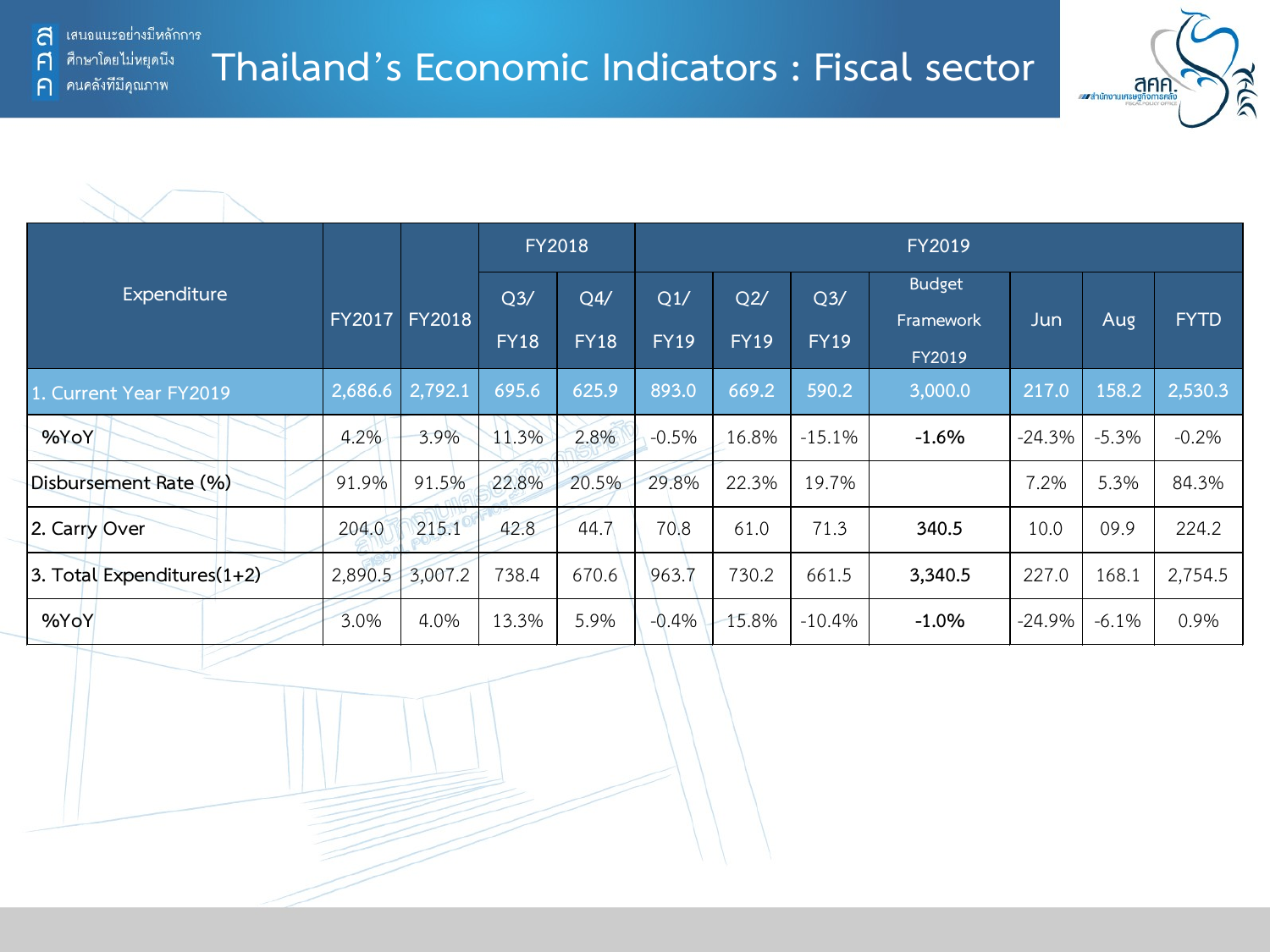$\mathsf{F}$ 

 $\bigcap$ 

### **Thailand's Economic Indicators : Fiscal sector** ศึกษาโดยไม่หยุดนีง คนคลังที่มีคุณภาพ



|                                     |               |               |             | <b>FY2018</b> | FY2019      |             |             |                            |          |         |             |  |  |
|-------------------------------------|---------------|---------------|-------------|---------------|-------------|-------------|-------------|----------------------------|----------|---------|-------------|--|--|
| Expenditure<br>(Unit: Billion Baht) | <b>FY2017</b> | <b>FY2018</b> | Q3/         | Q4/           | Q1/         | Q2/         | Q3/         | <b>Budget</b><br>Framework | Jun      | Aug     | <b>FYTD</b> |  |  |
|                                     |               |               | <b>FY18</b> | <b>FY18</b>   | <b>FY19</b> | <b>FY19</b> | <b>FY19</b> | FY2019                     |          |         |             |  |  |
| 1. Current Year FY2019              | 2,686.6       | 2,792.1       | 695.6       | 625.9         | 893.0       | 669.2       | 590.2       | 3,000.0                    | 217.0    | 158.2   | 2,530.3     |  |  |
| %YoY                                | 4.2%          | 3.9%          | 11.3%       | 2.8%          | $-0.5%$     | 16.8%       | $-15.1%$    | $-1.6%$                    | $-24.3%$ | $-5.3%$ | $-0.2%$     |  |  |
| Disbursement Rate (%)               | 91.9%         | 91.5%         | 22.8%       | 20.5%         | 29.8%       | 22.3%       | 19.7%       |                            | 7.2%     | 5.3%    | 84.3%       |  |  |
| <b>Current Expenditure</b>          | 2,305.8       | 2,411.8       | 603.7       | 518.3         | 817.7       | 569.0       | 497.5       | 2,361.0                    | 183.2    | 125.2   | 2,199.3     |  |  |
| %YoY                                | 4.1%          | 4.6%          | 11.5%       | 3.1%          | 0.9%        | 18.8%       | $-17.6%$    | $-5.9%$                    | $-26.6%$ | $-6.6%$ | $-0.2%$     |  |  |
| Disbursement Rate (%)               | 98.6%         | 96.1%         | 24.0%       | 20.6%         | 34.6%       | 24.1%       | 21.1%       |                            | 7.8%     | 5.3%    | 93.2%       |  |  |
| Capital Expenditure                 | 380.8         | 380.3         | 91.9        | 107.6         | 75.2        | 100.2       | 92.7        | 639.0                      | 33.8     | 33.0    | 331.0       |  |  |
| %YoY                                | 4.4%          | $-0.1%$       | 10.0%       | 1.3%          | $-13.7%$    | 7.0%        | 0.8%        | 18.4%                      | $-8.4%$  | 0.0%    | $-0.1%$     |  |  |
| Disbursement Rate (%)               | 65.3%         | 70.5%         | 17.0%       | 19.9%         | 11.8%       | 15.7%       | 14.5%       |                            | 5.3%     | 5.2%    | 51.8%       |  |  |
| 2. Carry Over                       | 204.0         | 215.1         | 42.8        | 44.7          | 70.8        | 61.0        | 71.3        | 340.5                      | 10.0     | 09.9    | 224.2       |  |  |
| Total Expenditures (1+2)            | 2,890.5       | 3,007.2       | 738.4       | 670.6         | 963.7       | 730.2       | 661.5       | 3,340.5                    | 227.0    | 168.1   | 2,754.5     |  |  |
| %YoY                                | 3.0%          | 4.0%          | 13.3%       | 5.9%          | $-0.4%$     | 15.8%       | $-10.4%$    | $-1.0%$                    | $-24.9%$ | $-6.1%$ | 0.9%        |  |  |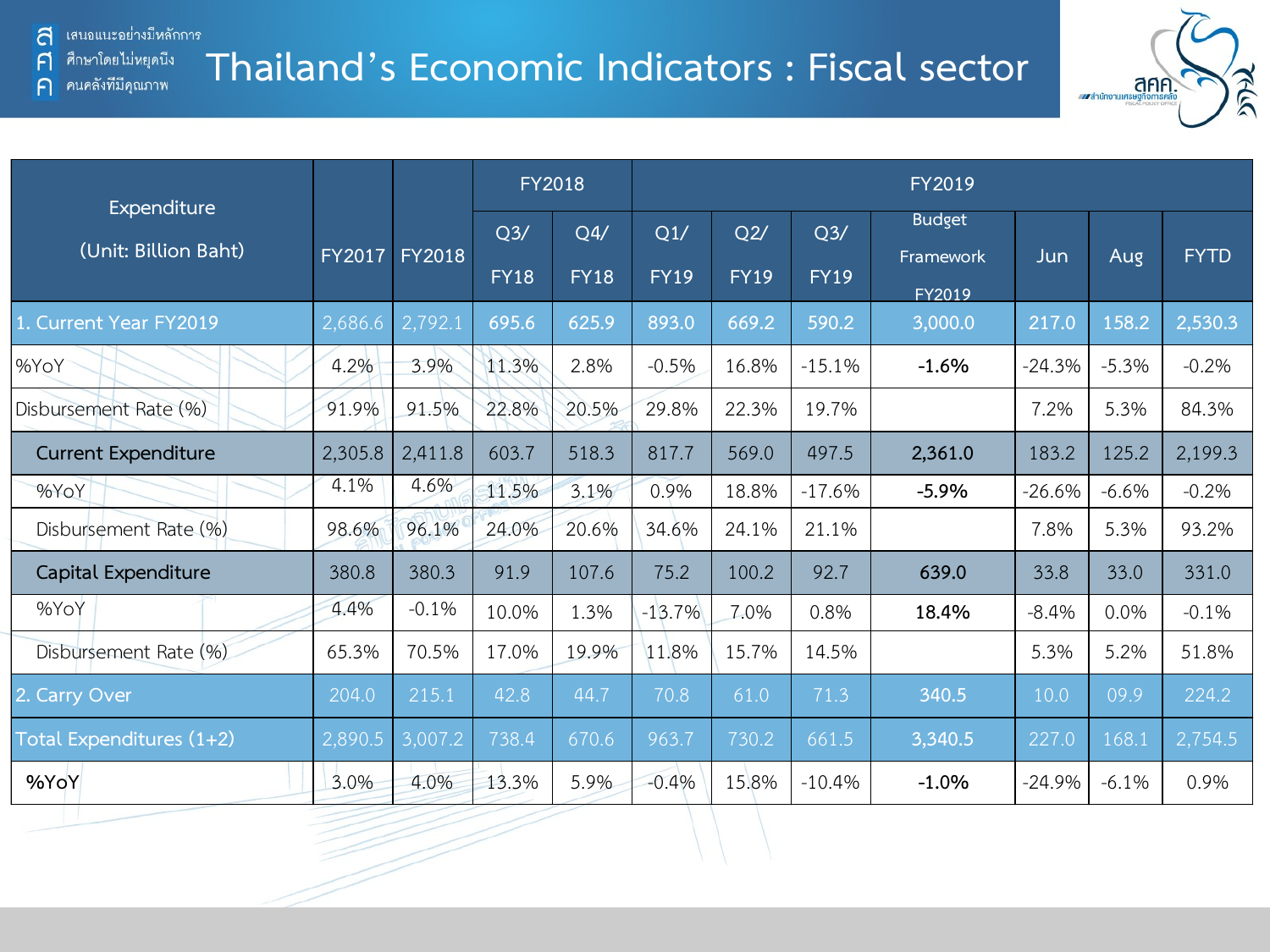#### ศึกษาโดยไม่หยุดนี้ง  $\mathsf{F}$

คนคลังที่มีคุณภาพ  $\bigcap$ 

# **Thailand's Economic Indicators : Exports**



|                                           | Share | 2017    | 2018    |         |         | 2018           |                |          | <b>YTD</b>     |            |          |          |
|-------------------------------------------|-------|---------|---------|---------|---------|----------------|----------------|----------|----------------|------------|----------|----------|
| Export                                    |       |         |         | Q1      | Q2      | O <sub>3</sub> | Q <sub>4</sub> | Q1       | O <sub>2</sub> | <b>Jul</b> | Aug      |          |
| Real Exports of Goods (56.0%)             |       | 4.1%    | 4.1%    | 7.2%    | 9.5%    | $-0.5%$        | 0.8%           | $-5.4%$  | ÷.             | $\sim$     | $\sim$   | $-5.4%$  |
| Value \$ term (Custom Dep.) %YoY          |       | 9.9%    | 6.9%    | 12.2%   | 11.2%   | 3.0%           | 2.0%           | $-2.1%$  | $-3.8%$        | 4.3%       | $-4.0%$  | $-2.2%$  |
| Price \$ term (Ministry of Commerce) %YoY |       | 3.6%    | 3.4%    | 4.7%    | 4.7%    | 4.5%           | 3.0%           | 1.6%     | 0.4%           | 0.6%       | 0.3%     | 0.3%     |
| Volume \$ term (MOF) %YoY                 |       | 6.0%    | 3.4%    | 7.1%    | 7.1%    | 6.4%           | 0.0%           | 0.3%     | $-2.4%$        | 3.7%       | $-4.3%$  | $-2.5%$  |
| Real Exports of Major Goods               |       |         |         |         |         |                |                |          |                |            |          |          |
| Electronic Goods %YoY                     | 15.2% | 13.6%   | 4.4%    | 16.5%   | 10.1%   | 1.9%           | $-7.8%$        | $-12.3%$ | $-8.9\%$       | $-4.4%$    | $-9.5%$  | $-9.7%$  |
| Volume \$ term %YoY                       |       | 13.7%   | 1.8%    | 14.0%   | 14.0%   | 6.7%           | $-1.0%$        | $-10.0%$ | $-13.4%$       | $-4.2%$    | $-9.4%$  | $-10.2%$ |
| Vehicle %YoY                              | 14.9% | 5.5%    | 9.6%    | 20.3%   | 20.3%   | 16.3%          | 7.5%           | $-3.6%$  | $-6.6%$        | $-4.2%$    | $-13.3%$ | $-7.6%$  |
| Volume \$ term %YoY                       |       | 4.6%    | 8.4%    | 18.5%   | 18.5%   | 14.5%          | 6.1%           | $-3.8%$  | $-6.7%$        | $-4.7%$    | $-13.1%$ | $-7.7%$  |
| Electrical Appliance %YoY                 | 9.6%  | 6.3%    | 3.6%    | 5.8%    | 5.8%    | 3.9%           | 3.6%           | 1.1%     | 0.0%           | 3.1%       | $-7.0%$  | $-0.9%$  |
| Volume \$ term %YoY                       |       | 4.0%    | 1.0%    | 0.8%    | 0.8%    | 0.5%           | 2.1%           | 0.5%     | 0.0%           | 2.8%       | $-7.3%$  | $-1.0%$  |
| Agriculture %YoY                          | 9.2%  | 17.8%   | 1.1%    | 0.6%    | 0.6%    | 6.7%           | 1.6%           | $-3.8%$  | $-0.8%$        | 3.3%       | $-6.6%$  | $-2.4%$  |
| Volume \$ term %YoY                       |       | 7.3%    | $-4.9%$ | $-9.4%$ | $-9.4%$ | $-2.0%$        | $-2.1%$        | $-5.8%$  | $-1.9%$        | $-2.7%$    | $-11.5%$ | $-5.0%$  |
| Agro-Industry %YoY                        | 7.2%  | $-0.8%$ | 7.0%    | 10.0%   | 10.0%   | 9.2%           | 6.1%           | 3.0%     | $-1.8%$        | $-0.9%$    | $-1.5%$  | $-1.6%$  |
| Volume \$ term %YoY                       |       | $-8.2%$ | 6.8%    | 5.4%    | 5.4%    | 8.3%           | 8.0%           | 5.4%     | $-0.6%$        | $-1.2%$    | $-2.1%$  | $-1.2%$  |
| Mineral and Fuel %YoY                     | 4.4%  | 29.3%   | 28.1%   | 38.3%   | 38.3%   | 29.7%          | 29.7%          | 18.1%    | $-9.6%$        | $-14.1%$   | $-38.6%$ | $-16.0%$ |
| Volume \$ term %YoY                       |       | 5.6%    | 5.3%    | 17.1%   | 17.1%   | 8.3%           | $-2.1%$        | 1.0%     | $-10.5%$       | $-8.9%$    | $-32.5%$ | $-13.9%$ |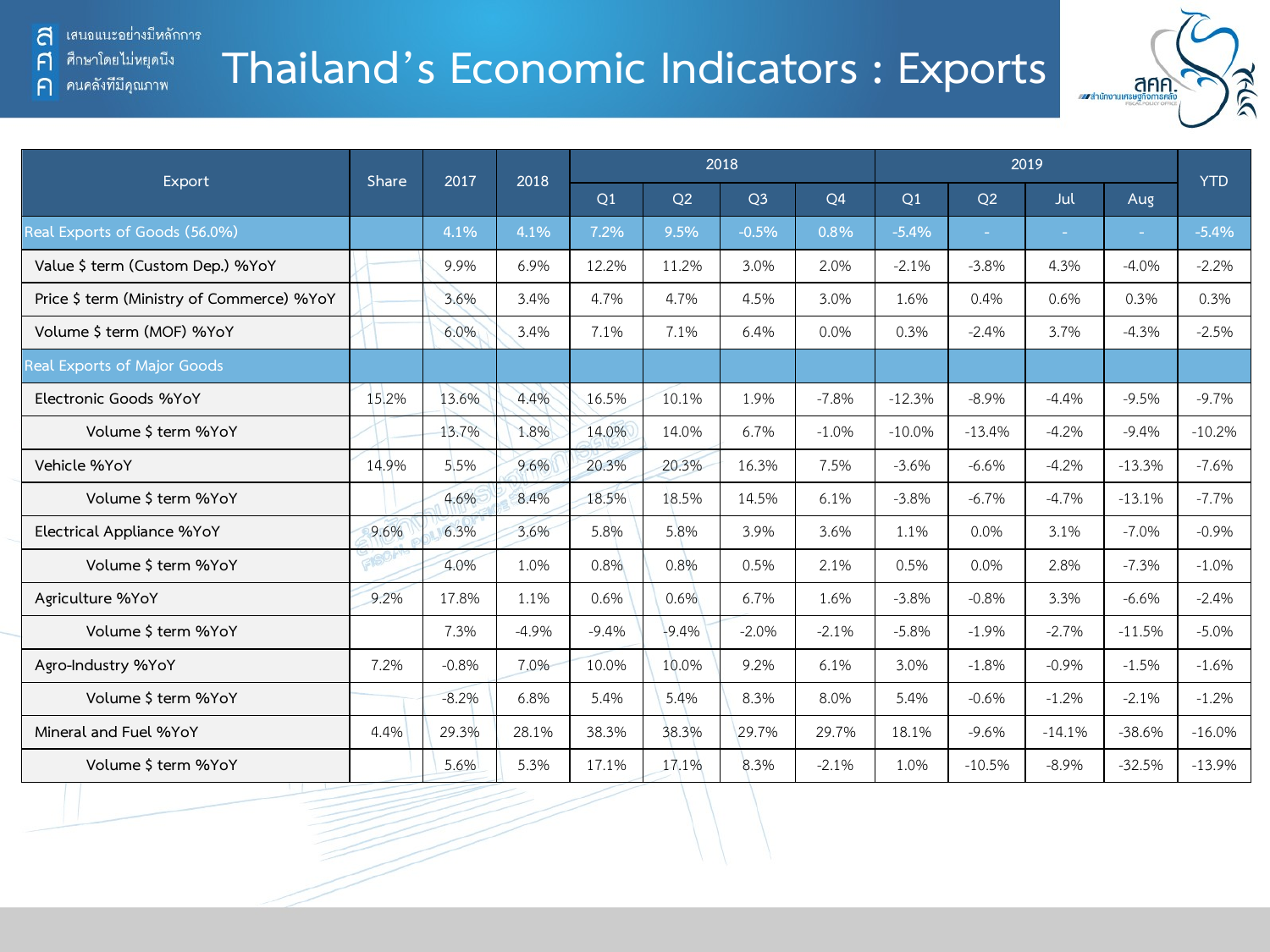์ คนคลังที่มีคุณภาพ  $\bigcap$ 

# **Exports by Destination**



| Export              |        | 2017<br>Share |         |       |          | 2018           |                | 2019     |          |          |          |            |  |
|---------------------|--------|---------------|---------|-------|----------|----------------|----------------|----------|----------|----------|----------|------------|--|
|                     |        |               | 2018    | Q1    | Q2       | Q <sub>3</sub> | Q <sub>4</sub> | Q1       | Q2       | Jul      | Aug      | <b>YTD</b> |  |
| <b>Total Export</b> | 100.0% | 9.9%          | 6.9%    | 12.2% | 11.2%    | 3.0%           | 2.0%           | $-2.1%$  | $-3.8%$  | 4.3%     | $-4.0\%$ | $-2.2\%$   |  |
| China               | 12.0%  | 24.0%         | 2.7%    | 4.1%  | 16.0%    | $-2.3%$        | $-4.8%$        | $-10.4%$ | $-9.1%$  | 6.2%     | $-2.7%$  | $-6.9%$    |  |
| U.S.A               | 11.1%  | 8.5%          | 5.5%    | 9.1%  | 6.8%     | 0.1%           | 6.8%           | 32.1%    | 3.3%     | 9.8%     | 5.8%     | 14.9%      |  |
| Japan               | 9.9%   | 7.7%          | 13.0%   | 24.9% | 11.3%    | 8.6%           | 8.2%           | $-1.8%$  | $-2.3%$  | 8.0%     | $-1.2%$  | $-0.8%$    |  |
| <b>EU</b>           | 9.0%   | 8.1%          | 5.1%    | 11.0% | 11.2%    | 2.5%           | $-3.7%$        | $-6.8%$  | $-7.3%$  | $-2.4%$  | $-6.2%$  | $-6.4%$    |  |
| Australia           | 5.1%   | 3.5%          | 2.9%    | 14.0% | 10.3%    | $-3.3%$        | $-7.4%$        | $-11.7%$ | $-7.5%$  | 20.8%    | 18.4%    | $-2.3%$    |  |
| Vietnam             | 5.1%   | 22.9%         | 11.9%   | 18.7% | 6.7%     | 13.1%          | 10.0%          | 5.8%     | 2.7%     | $-6.6%$  | $-19.1%$ | $-0.7%$    |  |
| Hong Kong           | 5.0%   | 7.2%          | 1.8%    | 1.4%  | 9.5%     | 2.8%           | $-6.3%$        | $-13.6%$ | $-5.1%$  | 4.7%     | $-6.5%$  | $-7.5%$    |  |
| Malaysia            | 4.6%   | 7.4%          | 12.6%   | 15.5% | 12.6%    | 19.4%          | 3.6%           | $-3.3%$  | $-8.5%$  | $-9.6%$  | $-37.3%$ | $-11.5%$   |  |
| Indonesia           | 4.1%   | 8.2%          | 15.9%   | 21.4% | 13.4%    | 19.4%          | 9.8%           | $-9.9%$  | $-18.9%$ | $-15.5%$ | $-10.4%$ | $-14.1%$   |  |
| Singapore           | 3.7%   | 0.8%          | 13.6%   | 12.3% | $-7.6%$  | 24.9%          | 29.2%          | $-10.9%$ | 10.8%    | 8.5%     | $-27.3%$ | $-3.5%$    |  |
| Middle East         | 3.4%   | $-1.8%$       | $-5.1%$ | 11.1% | $-10.3%$ | $-6.2%$        | $-13.7%$       | $-7.3%$  | $-8.3%$  | 5.0%     | 5.3%     | $-4.8%$    |  |
| Philippines         | 3.1%   | 8.6%          | 13.9%   | 14.0% | 23.2%    | 23.6%          | $-2.8%$        | $-7.7%$  | $-17.4%$ | $-31.6%$ | $-16.9%$ | $-16.0%$   |  |
| Africa              | 3.0%   | 10.9%         | 10.8%   | 21.3% | 22.4%    | 5.3%           | $-2.4%$        | $-4.6%$  | $-11.0%$ | 1.5%     | $-22.8%$ | $-8.7%$    |  |
| India               | 3.0%   | 25.7%         | 17.8%   | 32.8% | 27.7%    | 14.3%          | $-0.4%$        | 1.3%     | 4.9%     | 7.3%     | $-18.0%$ | 0.7%       |  |
| South Korea         | 2.0%   | 14.4%         | 6.0%    | 6.7%  | 12.3%    | 3.0%           | 1.6%           | $-6.6%$  | $-0.3%$  | $-3.0%$  | $-6.5%$  | $-3.7%$    |  |
| Taiwan              | 1.6%   | 19.0%         | $-0.9%$ | 11.5% | 1.6%     | $-10.1%$       | $-5.3%$        | $-14.5%$ | $-6.3%$  | 12.9%    | 4.7%     | $-5.8%$    |  |
| PS. ASEAN-9         | 27.1%  | 8.9%          | 14.9%   | 15.1% | 13.6%    | 21.8%          | 9.6%           | $-4.5%$  | $-5.9%$  | $-9.0%$  | $-92.7%$ | $-18.7%$   |  |
| PS. ASEAN-5         | 15.5%  | 6.1%          | 13.6%   | 16.1% | 9.4%     | 20.2%          | 9.3%           | $-7.8%$  | $-8.7%$  | $-8.5%$  | $-24.6%$ | $-10.8%$   |  |
| PS. Indochina-4     | 11.6%  | 12.9%         | 16.7%   | 13.8% | 19.9%    | 24.1%          | 9.9%           | 0.0%     | $-2.0%$  | $-9.7%$  | $-22.7%$ | $-5.3%$    |  |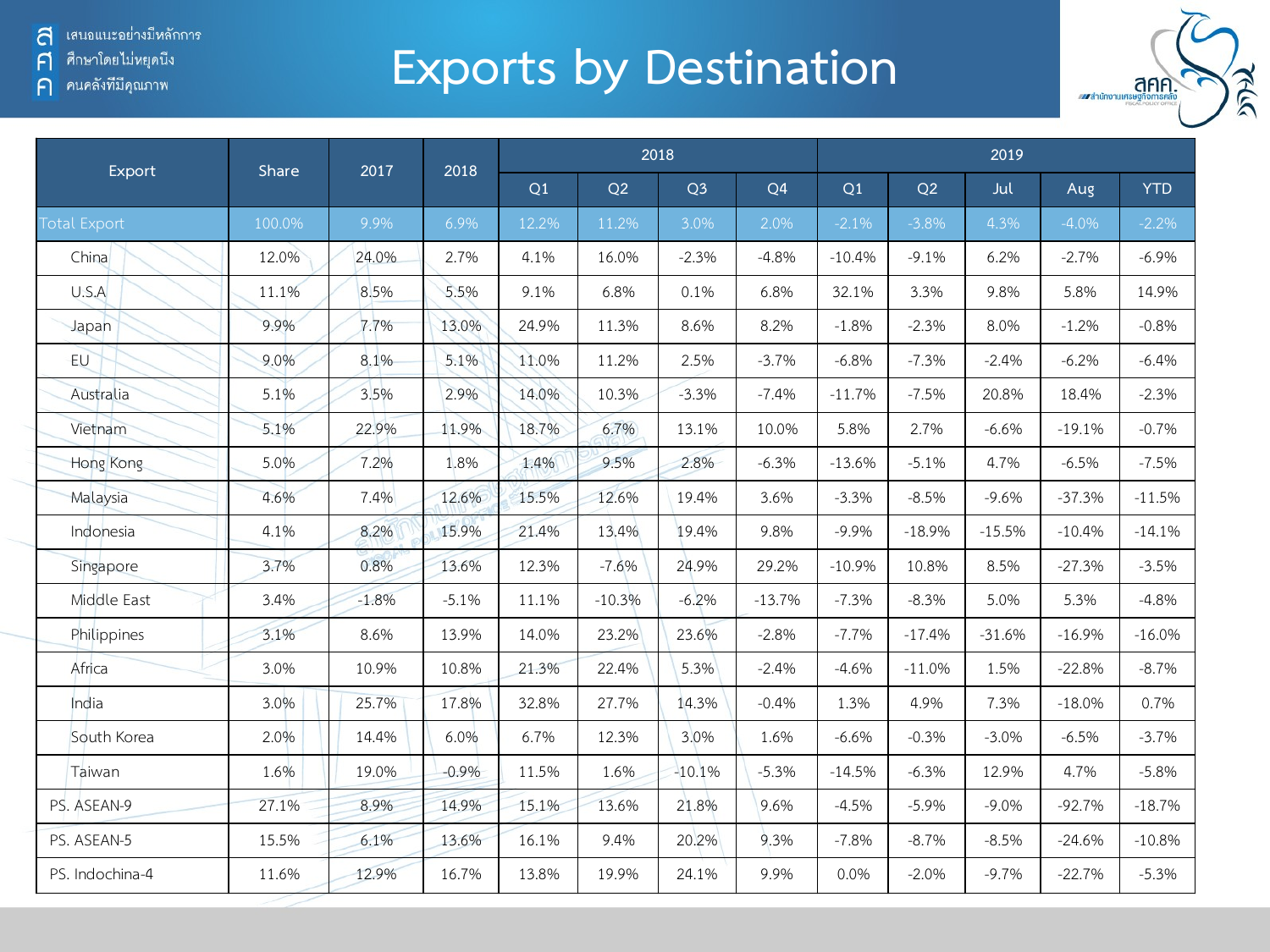#### ศึกษาโดยไม่หยุดนี้ง F1

#### ้ คนคลังที่มีคุณภาพ  $\bigcap$

# **Thailand's Economic Indicators : Imports**



|                                                          | Share | 2017  | 2018  |                |                | 2018           |                | 2019           |                |          |          |            |  |
|----------------------------------------------------------|-------|-------|-------|----------------|----------------|----------------|----------------|----------------|----------------|----------|----------|------------|--|
| <b>Import</b>                                            |       |       |       | O <sub>1</sub> | O <sub>2</sub> | O <sub>3</sub> | Q <sub>4</sub> | O <sub>1</sub> | O <sub>2</sub> | Jul      | Aug      | <b>YTD</b> |  |
| Real Imports of Goods (49.8%)                            |       | 7.4%  | 8.1%  | 10.4%          | 7.9%           | 9.9%           | 4.5%           | $-2.6%$        |                |          |          | $-2.6%$    |  |
| Value \$ term (Custom Dep.) %YoY                         |       | 14.1% | 12.0% | 16.6%          | 13.9%          | 13.6%          | 4.8%           | $-1.2%$        | $-3.6%$        | 1.7%     | $-14.6%$ | $-3.6%$    |  |
| Price \$ term (Ministry of Commerce) %YoY                |       | 5.5%  | 5.6%  | 6.6%           | 7.2%           | 6.2%           | 2.7%           | 0.1%           | $-0.1%$        | 0.4%     | $-0.3%$  | 0.0%       |  |
| Volume Sterm (ann.) %YoY                                 |       | 8.1%  | 6.1%  | 9.4%           | 6.3%           | 7.0%           | 2.0%           | $-1.3%$        | $-3.5%$        | 1.2%     | $-14.3%$ | $-3.6%$    |  |
| <b>Import of Major Goods</b>                             |       |       |       |                |                |                |                |                |                |          |          |            |  |
| Raw Materials %YoY                                       | 40.3% | 18.7% | 9.7%  | 16.2%          | 8.5%           | 16.9%          | $-2.1%$        | $-8.5%$        | $-3.0%$        | $-2.5%$  | $-27.7%$ | $-8.8%$    |  |
| Volume \$ term %YoY                                      |       | 14.1% | 5.1%  | 6.4%           | 3.9%           | 13.7%          | $-3.4%$        | $-5.2%$        | $-2.9%$        | $-4.1%$  | $-29.2%$ | $-8.1%$    |  |
| Less Raw Gold %YoY                                       | 35.8% | 13.0% | 10.6% | 15.5%          | 10.2%          | 10.1%          | 7.0%           | $-2.7%$        | $-2.8%$        | 8.3%     | $-13.2%$ | $-2.8%$    |  |
| Volume \$ term %YoY                                      |       | 8.8%  | 5.8%  | 5.7%           | 5.7%           | 5.4%           | 6.3%           | 1.8%           | $-2.6%$        | 8.8%     | $-11.3%$ | $-0.8%$    |  |
| Capital Goods %YoY                                       | 25.8% | 8.0%  | 5.2%  | 12.2%          | 7.9%           | 0.0%           | 1.5%           | $-8.9%$        | $-5.2%$        | 11.9%    | $-7.9%$  | $-4.9%$    |  |
| Volume \$ term %YoY                                      |       | 6.3%  | 3.4%  | 9.1%           | 5.6%           | $-1.1%$        | 0.5%           | $-9.5%$        | $-6.1%$        | 9.9%     | $-9.6%$  | $-5.9%$    |  |
| Capital Goods Excluding Aircraft, Ship and<br>Train %YoY | 24.1% | 5.3%  | 8.7%  | 9.3%           | 14.5%          | 6.1%           | 5.4%           | 0.4%           | $-5.4%$        | 9.1%     | $-11.3%$ | $-2.3%$    |  |
| Volume \$ term %YoY                                      |       | 3.5%  | 6.7%  | 5.9%           | 12.1%          | 4.8%           | 4.4%           | 0.0%           | $-6.3%$        | 7.1%     | $-13.0%$ | $-3.3%$    |  |
| Fuel %YoY                                                | 16.6% | 25.6% | 36.3% | 28.5%          | 45.4%          | 45.5%          | 27.4%          | 7.5%           | $-3.4%$        | $-11.9%$ | $-0.8%$  | $-0.6%$    |  |
| Volume \$ term %YoY                                      |       | 0.4%  | 9.0%  | 6.9%           | 9.1%           | 6.8%           | 12.8%          | 7.0%           | $-0.9%$        | $-5.1%$  | 12.7%    | 3.0%       |  |
| Consumer Goods %YoY                                      | 11.1% | 6.4%  | 10.0% | 11.0%          | 13.8%          | 6.9%           | 8.4%           | 0.5%           | $-1.4%$        | 18.5%    | $-0.9%$  | 1.6%       |  |
| Volume \$ term %YoY                                      |       | 4.7%  | 8.4%  | 7.6%           | 11.6%          | 6.1%           | 8.2%           | 0.7%           | $-1.5%$        | 17.5%    | $-1.9%$  | 1.4%       |  |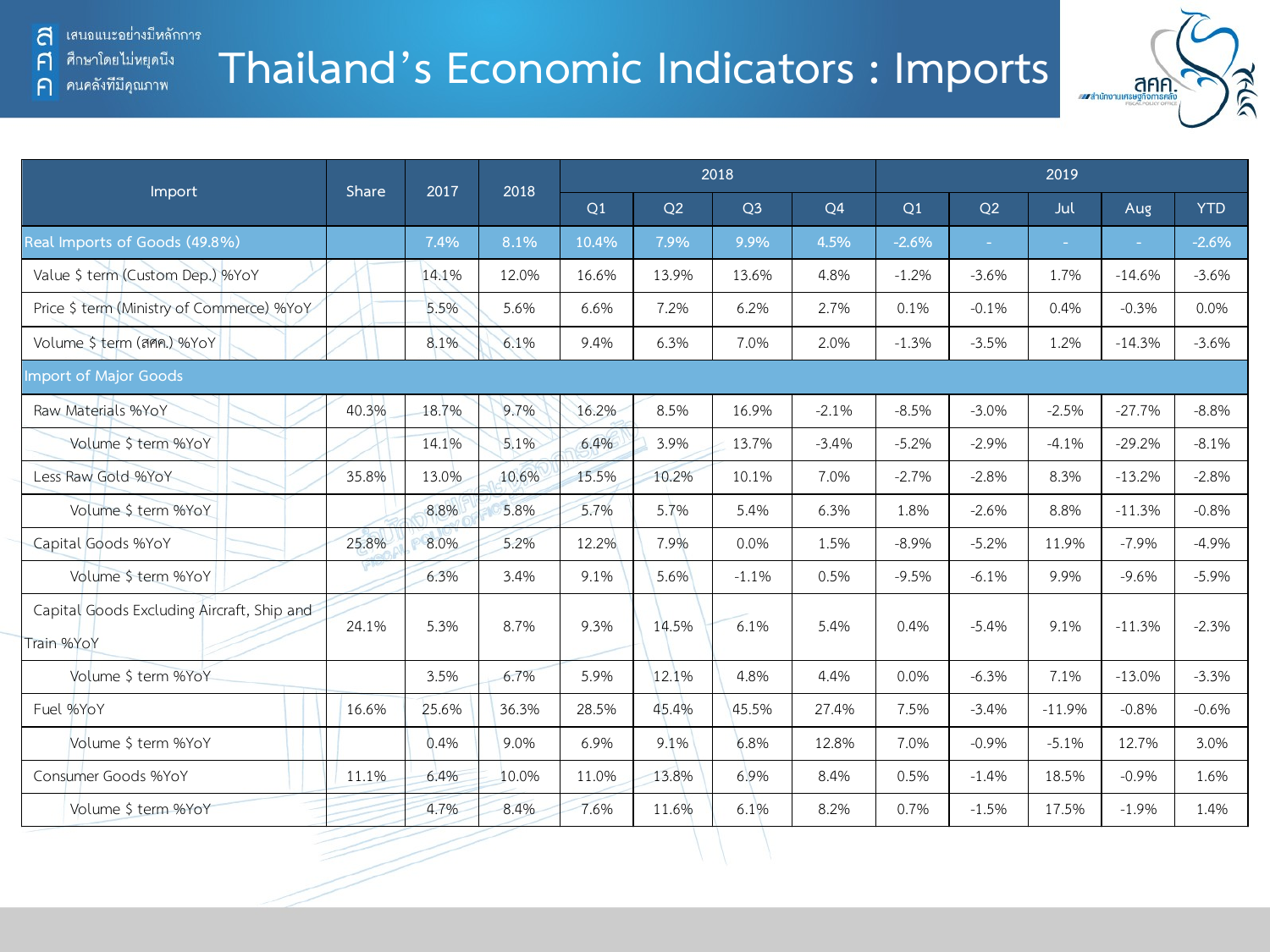้ คนคลังที่มีคุณภาพ

 $\bigcap$ 





| Growth rate: %YoY                              | 2017 | 2018 |                | 2018           |                |                |         |                | 2019      |        |            |
|------------------------------------------------|------|------|----------------|----------------|----------------|----------------|---------|----------------|-----------|--------|------------|
| (Share of GDP)                                 |      |      | Q <sub>1</sub> | Q <sub>2</sub> | Q <sub>3</sub> | Q <sub>4</sub> | Q1      | Q <sub>2</sub> | Jul       | Aug    | <b>YTD</b> |
| Agri-sector production (6.4%)                  | 3.7% | 5.1% | 6.8%           | 10.5%          | 3.2%           | 0.7%           | 1.7%    | $-1.1%$        |           | ×.     | 0.4%       |
| Non-agri-sector production (94.4%)             | 4.1% | 4.0% | 4.8%           | 4.2%           | 3.1%           | 4.0%           | 2.9%    | 2.6%           | <b>Co</b> | $\sim$ | 2.8%       |
| Manufacturing production (27.4%)               | 2.2% | 2.7% | 3.2%           | 2.9%           | 1.3%           | 3.3%           | 0.9%    | 1.1%           | <b>Co</b> | $\sim$ | 1.0%       |
| Hotels and restaurants (5.8%)                  | 5.1% | 4.8% | 5.7%           | 4.9%           | 4.2%           | 4.4%           | 4.0%    | 3.5%           | $\sim$    | $\sim$ | 3.8%       |
| Agricultural products (%YoY)                   | 6.3% | 7.5% | 8.8%           | 12.2%          | 10.8%          | 2.3%           | $-0.5%$ | $-1.4%$        | 0.5%      | 0.8%   | $-0.5%$    |
| Thai Industries Sentiment Index (TISI) (level) | 86.3 | 91.6 | 90.5           | 90.3           | 92.4           | 93.2           | 95.2    | 95.1           | 93.5      | 92.8   | 94.7       |
| Number of foreign inbound tourists (%YoY)      | 9.4% | 7.3% | 15.2%          | 8.1%           | 1.7%           | 4.0%           | 2.1%    | 1.4%           | 4.7%      | 7.4%   | 2.8%       |
| %gog SA / %mom SA                              |      |      | 3.7%           | $-0.4%$        | $-2.3%$        | 3.9%           | 0.5%    | $-75.4%$       | $-1.1%$   | 2.6%   |            |